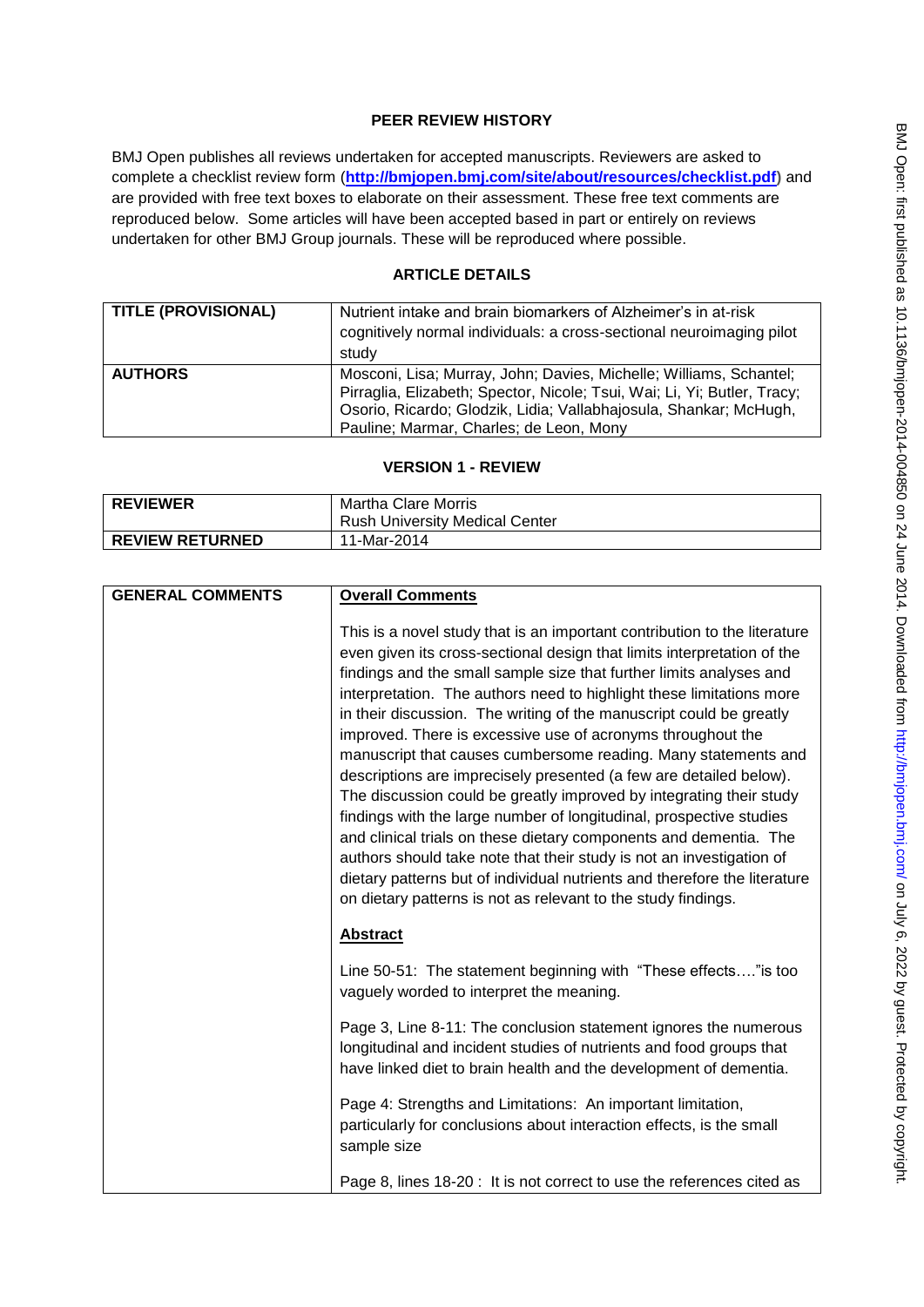| evidence of validation of the FFQ because they do not use the same<br>FFQ and the Australian population has different diet behaviors even<br>if it may have used the Willett 61-item FFQ.                                                                                                                                                                                                                                                                                                                                                 |
|-------------------------------------------------------------------------------------------------------------------------------------------------------------------------------------------------------------------------------------------------------------------------------------------------------------------------------------------------------------------------------------------------------------------------------------------------------------------------------------------------------------------------------------------|
| <b>Statistical Methods</b>                                                                                                                                                                                                                                                                                                                                                                                                                                                                                                                |
| Page 9 Line 53-54: It is important to note whether the forward or<br>backward selection approach was used to examine nutrient<br>associations. The ideal analyses if the sample size was larger<br>would be to analyze the nutrients simultaneously to take into<br>account conjoint confounding among the model covariates.                                                                                                                                                                                                              |
| Nutrient associations are often non-linearly related to outcomes and<br>this possibility should be explored in the analyses, for example<br>through analyzing indicator variables of quantiles of the nutrient.                                                                                                                                                                                                                                                                                                                           |
| <b>Results</b>                                                                                                                                                                                                                                                                                                                                                                                                                                                                                                                            |
| Page 11 Line 20: It should be clearly stated in both text and tables<br>what form of the nutrient variable is being described, e.g. total<br>intake, food intake, or supplement intake. The findings for all 3 of<br>these variable forms should be stated.                                                                                                                                                                                                                                                                               |
| (Page 12, Lines 27-32: The findings for each nutrient may be<br>best placed all together, that is, food form of the nutrient, total intake,<br>supplement intake only)                                                                                                                                                                                                                                                                                                                                                                    |
| Page 11, Lines 35-40: What is the difference in the meaning of these<br>two sentences and what does "post-hoc examination" refer to<br>specifically?                                                                                                                                                                                                                                                                                                                                                                                      |
| <b>Discussion</b>                                                                                                                                                                                                                                                                                                                                                                                                                                                                                                                         |
| Beta carotene or vitamin A cannot factually be called "strong"<br>antioxidants                                                                                                                                                                                                                                                                                                                                                                                                                                                            |
| Page 14, Lines 36-43: It is stated that "the present data is consistent<br>with epi studies of dietary patterns that are protective against AD."<br>This statement is not correct since the analyses presented are not at<br>all of dietary patterns but of individual nutrients. Also, 3 of the 4<br>studies cited are from the same study and the $4th$ study is not at all<br>about AD so the statement and cited literature do not support the<br>idea of consistency of findings that dietary patterns are protective<br>against AD. |
| Figures are not clear but it appears as if the x-axis for nutrients are<br>actually the residuals. The mean values of the nutrients should be<br>added to the residuals to give meaning to the nutrient levels. The<br>reader needs to know the range of nutrient level in the population to<br>be able to interpret the study results.                                                                                                                                                                                                   |
| Nutrient level is extremely important to the analysis, interpretation<br>and reporting of results. The authors do not report associations here                                                                                                                                                                                                                                                                                                                                                                                            |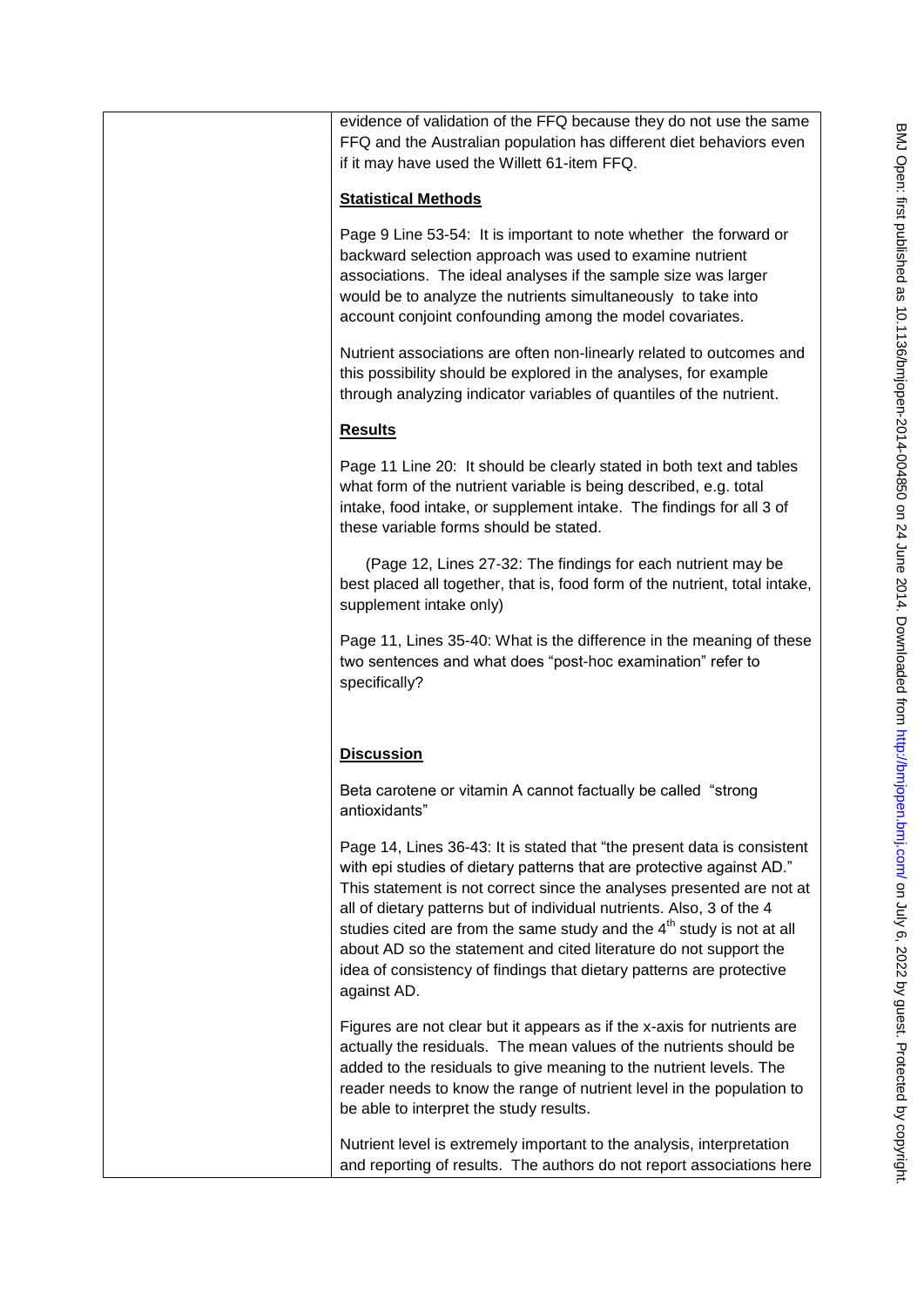| for vitamin E, for example, and this may be because the nutrient<br>intake levels are narrow and unlikely to show association, or that the<br>distribution does not include the level below and above which<br>association may be observed. Another example is folate. The<br>authors find positive benefit for higher folate. The literature on<br>dementia is suggestive that it is low to moderate folate levels<br>(obtained through foods) that demonstrate positive findings; higher<br>intake levels may be harmful particularly in individuals with low vit<br>b12 status. For these reasons, the nutrient distributions for every<br>nutrient analyzed must be very clearly presented so that findings can<br>be interpreted and compared across studies.<br>The study has important weaknesses that were not detailed in the<br>discussion. These include the very small sample size that increases<br>chance results (false negatives and false positives), limits the ability<br>to fully adjust for confounders (the best analyses is simultaneous<br>statistical control of potential confounders because of conjoint<br>confounding that stepwise approaches do not capture) and<br>decreases the likelihood of a wide distribution of nutrient intake to<br>fully test potential associations. Vitamin B12 and vitamin D are two<br>nutrients that are not well captured at all by dietary intake<br>assessment. This is because b12 absorption is impaired by<br>stomach conditions and medication use, and a significant |
|--------------------------------------------------------------------------------------------------------------------------------------------------------------------------------------------------------------------------------------------------------------------------------------------------------------------------------------------------------------------------------------------------------------------------------------------------------------------------------------------------------------------------------------------------------------------------------------------------------------------------------------------------------------------------------------------------------------------------------------------------------------------------------------------------------------------------------------------------------------------------------------------------------------------------------------------------------------------------------------------------------------------------------------------------------------------------------------------------------------------------------------------------------------------------------------------------------------------------------------------------------------------------------------------------------------------------------------------------------------------------------------------------------------------------------------------------------------------------------------------------------------------------------------------|
| component to vitamin D nutritional status is sun exposure and<br>diseases and conditions. These issues have not been addressed in<br>the discussion but cause suspicion that the findings for these<br>nutrients may be spurious.                                                                                                                                                                                                                                                                                                                                                                                                                                                                                                                                                                                                                                                                                                                                                                                                                                                                                                                                                                                                                                                                                                                                                                                                                                                                                                          |
|                                                                                                                                                                                                                                                                                                                                                                                                                                                                                                                                                                                                                                                                                                                                                                                                                                                                                                                                                                                                                                                                                                                                                                                                                                                                                                                                                                                                                                                                                                                                            |

| <b>REVIEWER</b>        | Michael Fenech<br>CSIRO, Australia |
|------------------------|------------------------------------|
| <b>REVIEW RETURNED</b> | 28-Mar-2014                        |

| <b>GENERAL COMMENTS</b> | Main comment:                                                                                                                                                                                                                                                                                                                                                                                                                                                                                                                                                                                                                                                                                                            |
|-------------------------|--------------------------------------------------------------------------------------------------------------------------------------------------------------------------------------------------------------------------------------------------------------------------------------------------------------------------------------------------------------------------------------------------------------------------------------------------------------------------------------------------------------------------------------------------------------------------------------------------------------------------------------------------------------------------------------------------------------------------|
|                         | The study of Lisa Mosconi and colleagues provides important new<br>data on the association of dietary factors on with brain<br>measurements of amyloidosis and glucose metabolism. Although<br>the study is based on a small sample of 49 subjects it was well-<br>designed and yielded significant associations with dietary factors<br>previously identified as being potentially protective or detrimental<br>with regards to dementia risk. At best these results can only be<br>considered as being preliminary even though they demonstrate the<br>feasibility of the approach used and its efficacy. Therefore the title of<br>the paper should be changed by indicating that this is in effect a pilot<br>study. |
|                         | Other concerns:                                                                                                                                                                                                                                                                                                                                                                                                                                                                                                                                                                                                                                                                                                          |
|                         | Throughout the text and in the abstract the term "metabolism" is<br>used loosely when in fact FDG is only measuring glucose uptake<br>and presumably its metabolism. The authors should change the text<br>so that the term "glucose metabolism" is utilised each time and                                                                                                                                                                                                                                                                                                                                                                                                                                               |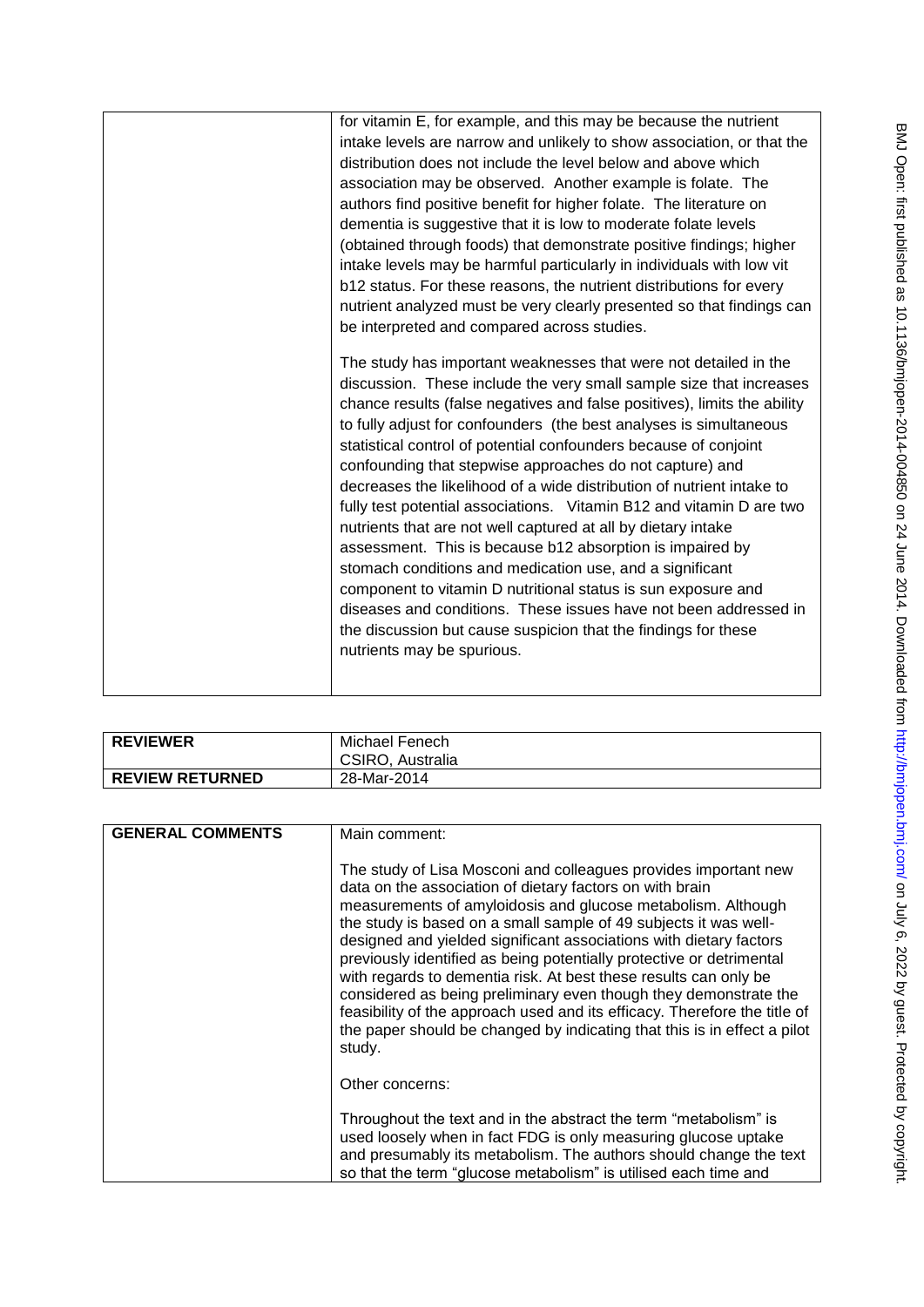| replace "metabolism". I found about at least four instances in the text<br>where this change is required.                                                                                                                                                                                                                                                                                                        |
|------------------------------------------------------------------------------------------------------------------------------------------------------------------------------------------------------------------------------------------------------------------------------------------------------------------------------------------------------------------------------------------------------------------|
| Page 8 line 6. A reference for APOE genotyping should be provided.                                                                                                                                                                                                                                                                                                                                               |
| Page 10 line 31. Explain "dummy" variable                                                                                                                                                                                                                                                                                                                                                                        |
| Page 11 line 39. Which nutrients are the ones relating to the<br>statement "significant associations between these nutrients and<br>(glucose??) metabolism"?                                                                                                                                                                                                                                                     |
| Page 12 line 21. Who exactly are "the other subjects"???                                                                                                                                                                                                                                                                                                                                                         |
| Page 12 lines 40-42. It seems to me that folate could not possibly be<br>from "fish" because the folate content of fish ranges from 0-15<br>microgram per 100 gram which is much less than that found in<br>legumes and cruciferous vegetables (43-180 microgram per 100g).<br>Furthermore 6 foods were mentioned but only 5 correlation<br>coefficients are provided. Perhaps "fish" was erroneously mentioned. |
| Page 13 line 8. Was PIB retention also negatively correlated with<br>DHA?                                                                                                                                                                                                                                                                                                                                        |
| Page 13 line 53. Folic acid is a synthetic form of folate used in<br>supplements and not the natural form. Replace "folic acid" with<br>"folate".                                                                                                                                                                                                                                                                |

# **VERSION 1 – AUTHOR RESPONSE**

Reviewer #1

Q1. Abstract

(a) Line 50-51: The statement beginning with "These effects…."is too vaguely worded to interpret the meaning.

The statement has been revised to clarify that the associations of vitamin B12, vitamin D and ω-3PUFA EPA with PiB retention were independent of gender, APOE and family history.

(b) Page 3, Line 8-11: The conclusion statement ignores the numerous longitudinal and incident studies of nutrients and food groups that have linked diet to brain health and the development of dementia.

The conclusion statement has been revised to better acknowledge the important contribution of previous studies to the field.

(c) Page 4: Strengths and Limitations: An important limitation, particularly for conclusions about interaction effects, is the small sample size

According to the Reviewer"s suggestions, we have included an additional bullet point to underline that our preliminary findings of interaction effects between nutrients and AD risk factors such as gender, APOE genotype and family history need to be replicated with larger samples.

Q2. Page 8, lines 18-20 : It is not correct to use the references cited as evidence of validation of the FFQ because they do not use the same FFQ and the Australian population has different diet behaviors even if it may have used the Willett 61-item FFQ. The statement on page 8 has been revised.

Q3. Statistical Methods.

(a) Page 9 Line 53-54: It is important to note whether the forward or backward selection approach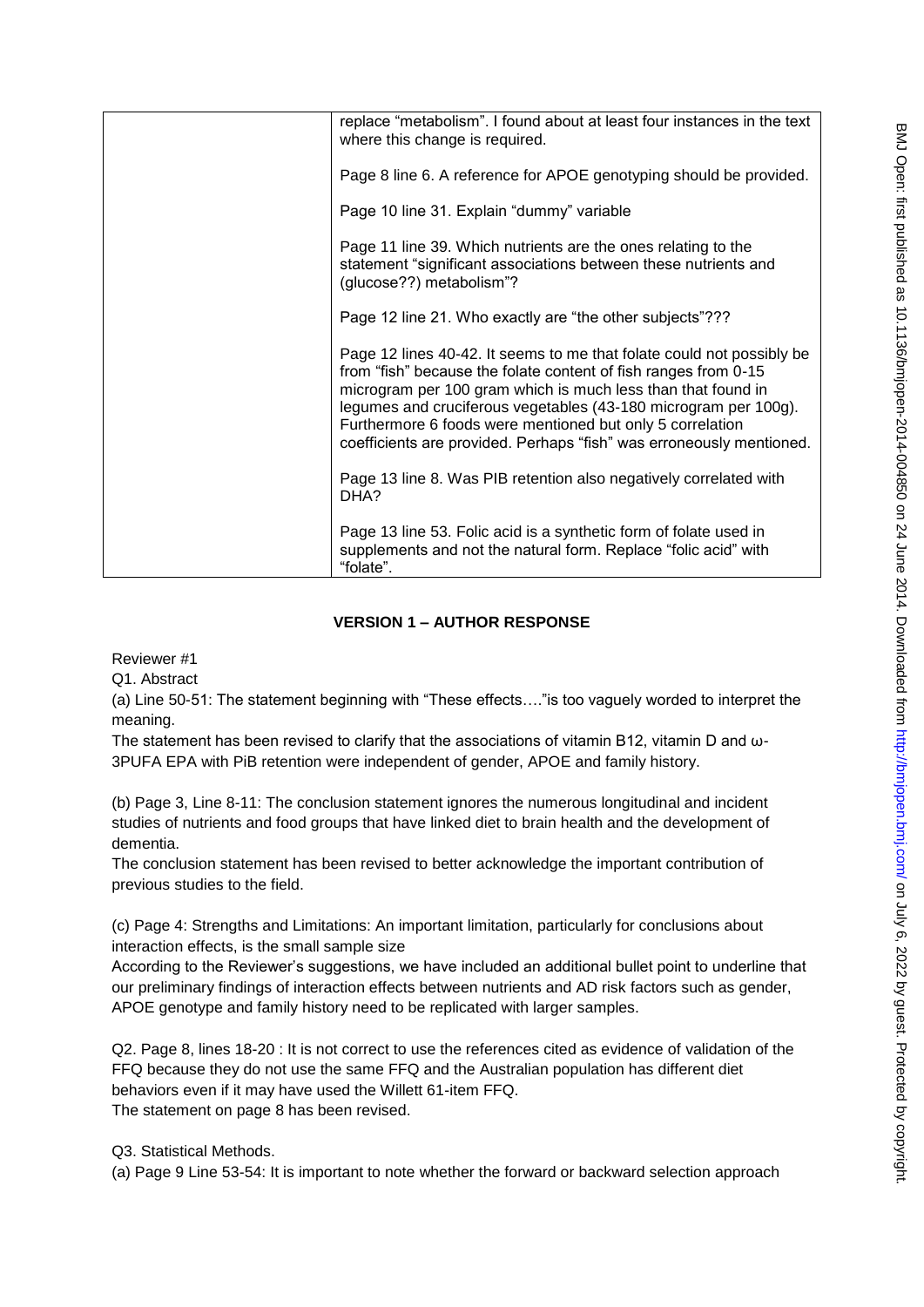was used to examine nutrient associations. The ideal analyses if the sample size was larger would be to analyze the nutrients simultaneously to take into account conjoint confounding among the model covariates.

We used both forward and backward stepwise procedures, as clarified on page 10.

Our understanding is that the difference between forward and backward regression is that in forward stepwise one keeps adding independent variables to the model if they significantly contribute to the model. In backward stepwise regression one starts with all of the variables in the model and in each step take out the variables which are not significantly contributing to the model. The problem with the forward approach is that one may miss out on variables which are only significant with the presence of another variable, while the problem with the backward approach is that the model may be over fit. Given the small sample, we used the forward approach as the primary method, especially as predictors (nutrients) were examined one by one for associations with biomarkers. However, results remained unchanged by using the backward regression, showing that the method did not affect the composition of the final model. Moreover, according to the Reviewer"s suggestions, we have included a more detailed section about the limitations of the study, including the above statistical considerations, on page 18-19.

(b) Nutrient associations are often non-linearly related to outcomes and this possibility should be explored in the analyses, for example through analyzing indicator variables of quantiles of the nutrient.

According to the Reviewer"s suggestion, we compared FDG and PiB measures according to the tertiles of the predefined 10 nutrients using analysis of variance. First, we created tertile nutrient groups using the age- and total caloric intake-adjusted residuals for each nutrient using SPSS. Second, we used GLM with post-hoc Tukey tests to test for biomarker differences across tertile groups, for each nutrient, including the same confounds as in the linear regression analyses. If the 3rd tertile is higher than the 2nd tertile, and the 2nd tertile is higher than the 1st tertile, this suggests a linear relationship. If instead the 1st or 3rd tertile is significantly different from the 2nd tertile, but they are not different from each other, this suggests a quadratic relationship.

On FDG-PET, there were no significant differences in glucose metabolism for any nutrient tertile groups as main effects. Nonetheless, we checked post-hoc Tukey tests as an exploratory analysis, which showed some differences at trend level across Beta-carotene, vitamin C and saturated fat tertiles. Specifically, for Beta-carotene, the 3rd tertile showed a trend towards higher glucose metabolism than the 1st tertile (p<0.12). For vitamin C, the 3rd tertile showed a trend towards higher glucose metabolism than the 2nd tertile (p<0.09). For saturated fats, the 3rd tertile group had lower glucose metabolism than the 1st tertile ( $p=0.03$ ) and there were no significant differences with the 2nd tertile. These data are consistent with linear relationships.

On PiB-PET, there was a significant difference in PiB retention by vitamin B12 and vitamin C tertile group (p=0.009). For vitamin B12, the 3rd tertile showed lower PiB retention than the 1st and 2nd tertiles (p<0.04), suggesting a linear relationship. Similar effects were observed for vitamin D although only at a trend level ( $p=0.09$ ). For vitamin C, the 2nd tertile showed higher PiB retention vs. 1st and 3rd tertiles (p<0.01, respectively), suggesting a quadratic relationship.

As the only analysis suggesting a possible quadratic relationship between nutrients intake and biomarkers is the one focusing on vitamin C vs. PiB retention, and considering the small sample, our preference is to not include this analysis in the paper as it would only make it more difficult to follow without providing much more insight than the linear regression analysis. The issue of linear vs. quadratic relationships has been however included in the discussion on page 18-19.

#### Q4. Results

(a) Page 11 Line 20: It should be clearly stated in both text and tables what form of the nutrient variable is being described, e.g. total intake, food intake, or supplement intake. The findings for all 3 of these variable forms should be stated.

The results section has been revised according to the Reviewer"s suggestion. We have added an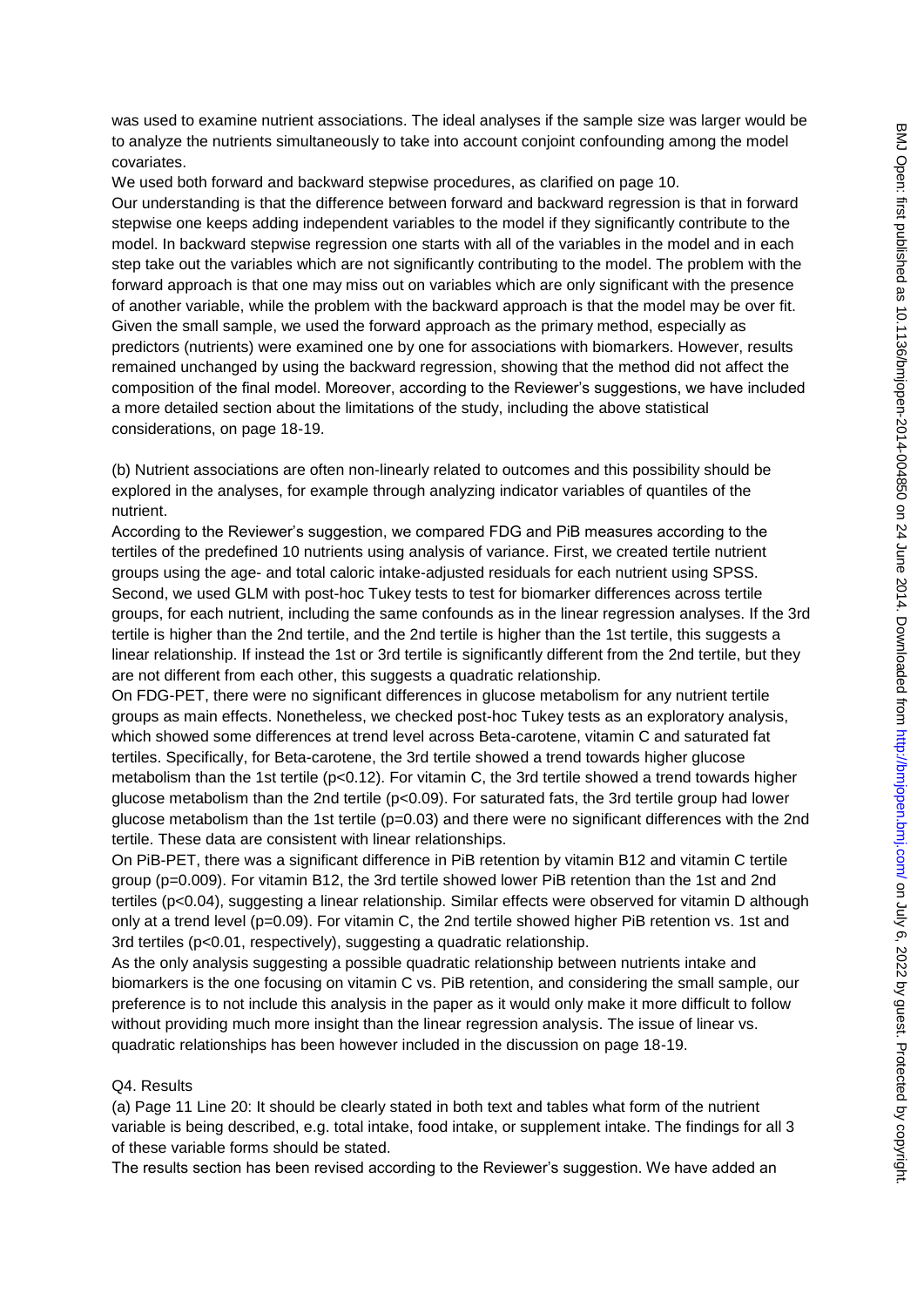additional statement on page 8-9 detailing that only 41% of our subjects were taking supplements on a regular basis (mostly a multivitamin every day, for at least one year prior to PET), and that there were no significant associations between nutrients from supplements only and biomarkers in any ROIs (page 11 and 14). As such, our main analysis focused on nutrients from food sources, as clarified on page 8, 11 and 14.

(b) Page 11, Lines 35-40: What is the difference in the meaning of these two sentences and what does "post-hoc examination" refer to specifically?

The results section has been revised to better clarify the observed interaction effects.

Q5. Discussion

(a) Beta carotene or vitamin A cannot factually be called "strong antioxidants" The statement on page 15 has been revised.

(b) Page 14, Lines 36-43: It is stated that "the present data is consistent with epi studies of dietary patterns that are protective against AD." This statement is not correct since the analyses presented are not at all of dietary patterns but of individual nutrients. Also, 3 of the 4 studies cited are from the same study and the 4th study is not at all about AD so the statement and cited literature do not support the idea of consistency of findings that dietary patterns are protective against AD. The statement on page 16 and the references have been revised according to the Reviewer"s suggestions.

(c) Figures are not clear but it appears as if the x-axis for nutrients are actually the residuals. The mean values of the nutrients should be added to the residuals to give meaning to the nutrient levels. The reader needs to know the range of nutrient level in the population to be able to interpret the study results.

Age and caloric intake-adjusted residuals are presented in the Figures, as specified in the legend to the Figures. According to the Reviewer"s suggestions, the mean values of the nutrients have been included in Table 1.

(d) Nutrient level is extremely important to the analysis, interpretation and reporting of results. The authors do not report associations here for vitamin E, for example, and this may be because the nutrient intake levels are narrow and unlikely to show association, or that the distribution does not include the level below and above which association may be observed. Another example is folate. The authors find positive benefit for higher folate. The literature on dementia is suggestive that it is low to moderate folate levels (obtained through foods) that demonstrate positive findings; higher intake levels may be harmful particularly in individuals with low vit b12 status. For these reasons, the nutrient distributions for every nutrient analyzed must be very clearly presented so that findings can be interpreted and compared across studies.

According to the Reviewer"s suggestions, the nutrient distributions for all nutrients analyzed have been included in Table 1. These important considerations have been included in discussion on page 19-20.

(e) The study has important weaknesses that were not detailed in the discussion. These include the very small sample size that increases chance results (false negatives and false positives), limits the ability to fully adjust for confounders (the best analyses is simultaneous statistical control of potential confounders because of conjoint confounding that stepwise approaches do not capture) and decreases the likelihood of a wide distribution of nutrient intake to fully test potential associations. Vitamin B12 and vitamin D are two nutrients that are not well captured at all by dietary intake assessment. This is because b12 absorption is impaired by stomach conditions and medication use, and a significant component to vitamin D nutritional status is sun exposure and diseases and conditions. These issues have not been addressed in the discussion but cause suspicion that the findings for these nutrients may be spurious.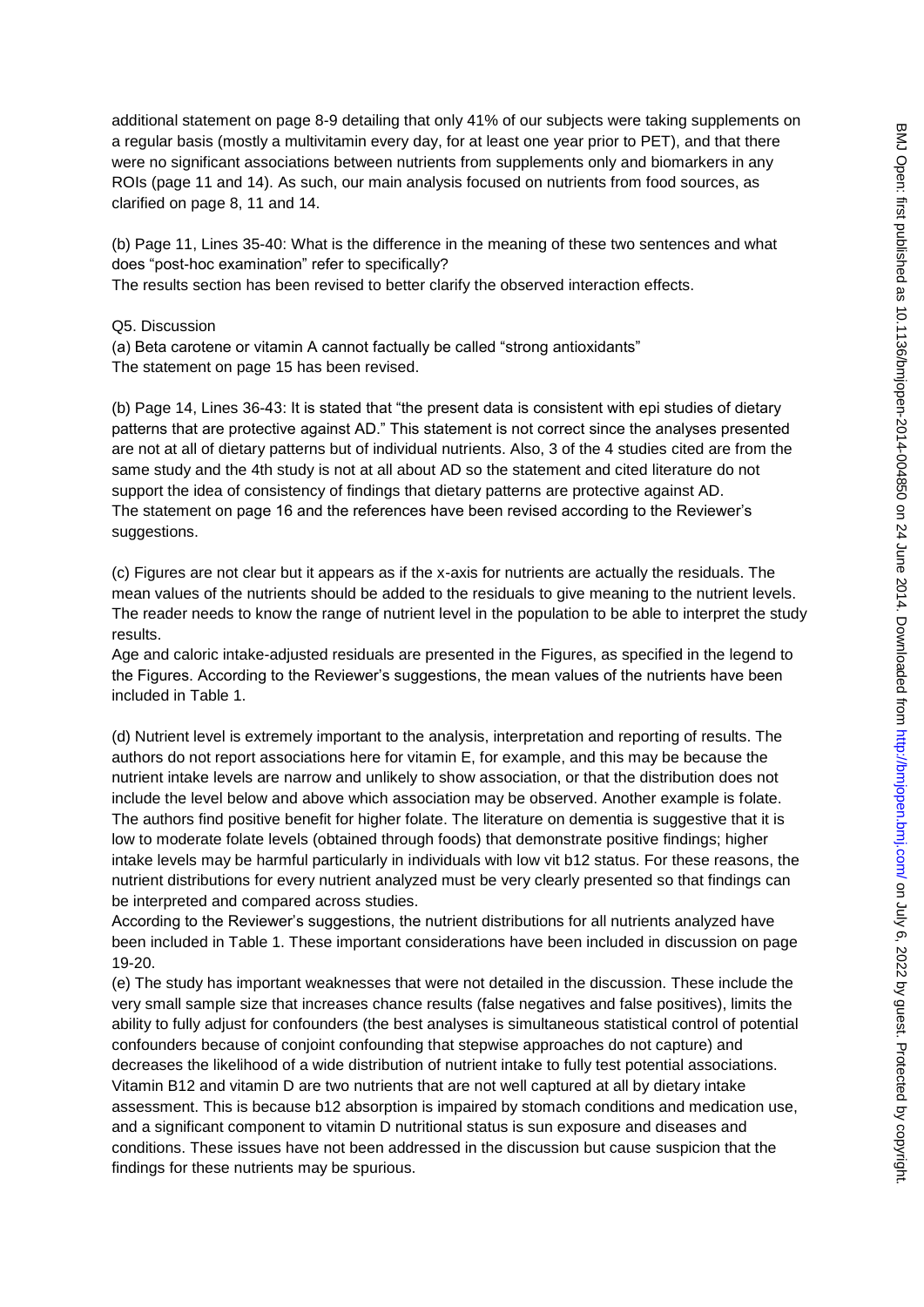According to the Reviewer"s suggestions, we have included more details about the limitations of the study, including the above considerations, on page 18-20.

Finally, we have reduced the use of acronyms throughout the manuscript.

#### Reviewer #2

Q1. […] At best these results can only be considered as being preliminary even though they demonstrate the feasibility of the approach used and its efficacy. Therefore the title of the paper should be changed by indicating that this is in effect a pilot study. The title of the study has been revised according to the Reviewer"s suggestion.

Q2. Throughout the text and in the abstract the term "metabolism" is used loosely when in fact FDG is only measuring glucose uptake and presumably its metabolism. The authors should change the text so that the term "glucose metabolism" is utilised each time and replace "metabolism". According to the Reviewer"s suggestion, the term "metabolism" has been replaced by "glucose metabolism" throughout the text.

Q3. Page 8 line 6. A reference for APOE genotyping should be provided. A reference for APOE genotyping has been provided on page 7.

Q4. Page 10 line 31. Explain "dummy" variable The word "dummy" has been replaced with "dichotomous" (page 10). Ethnicity was used as a dichotomous variable (White/non-Hispanic vs. other ethnic groups).

Q5. Page 11 line 39. Which nutrients are the ones relating to the statement "significant associations between these nutrients and (glucose??) metabolism"?

We apologize for the lack of clarity. The results section has been thoroughly revised to better describe the associations between specific nutrients and biomarkers.

Q6. Page 12 line 21. Who exactly are "the other subjects"??? The results section has been thoroughly revised to better describe the associations between specific nutrients and biomarkers as a function of risk factors for AD (page 12-13).

Q7. Page 12 lines 40-42. It seems to me that folate could not possibly be from "fish" because the folate content of fish ranges from 0-15 microgram per 100 gram which is much less than that found in legumes and cruciferous vegetables (43-180 microgram per 100g). Furthermore 6 foods were mentioned but only 5 correlation coefficients are provided. Perhaps "fish" was erroneously mentioned. We apologize for the misprint. "Fish" was erroneously mentioned.

Q8. Page 13 line 8. Was PIB retention also negatively correlated with DHA? PIB retention was not significantly correlated with DHA or ALA, as specified on page 14.

Q9. Page 13 line 53. Folic acid is a synthetic form of folate used in supplements and not the natural form. Replace "folic acid" with "folate".

The text has been revised according to the Reviewer's suggestion.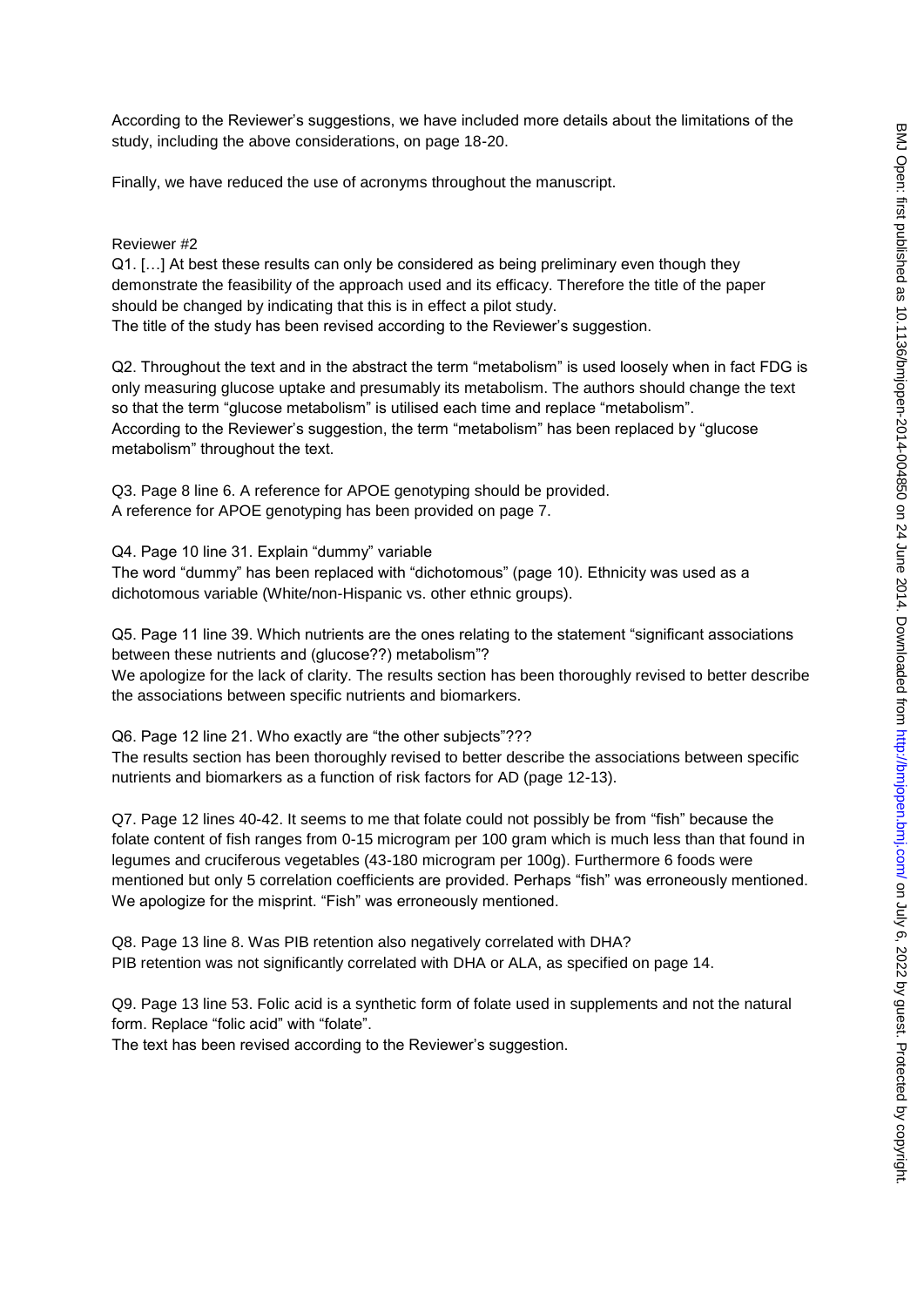### **VERSION 2 – REVIEW**

| <b>REVIEWER</b>        | Martha Clare Morris                             |
|------------------------|-------------------------------------------------|
|                        | Rush University Medical Center, Chicago, IL USA |
| <b>REVIEW RETURNED</b> | 22-Apr-2014                                     |

| <b>GENERAL COMMENTS</b> | Page 38. The statement that "the sffq has been validated" Is very           |
|-------------------------|-----------------------------------------------------------------------------|
|                         | misleading and should not be included. The FFQs used in some of             |
|                         | these studies was not the 61-item version used in this population           |
|                         | and therefore cannot be presented as evidence of its validity in this       |
|                         | population.                                                                 |
|                         | Page 41: line 33. The phrase "Results remained substantially                |
|                         | unchanged" does not make sense and suggest removing the                     |
|                         | word, "substantially".                                                      |
|                         | Page 45; lines 35-38- there is actually very little evidence to support     |
|                         | an association between vitamin b12 and AD. Most of the evidence             |
|                         | from prospective studies is null.                                           |
|                         | Page 46 Lines 3-32 should be omitted as the study did not                   |
|                         | investigate the relation of food groups to imaging and the argument         |
|                         | oversteps the data. The study was of nutrient relations and the             |
|                         | literature comparison should be of nutrient associations.                   |
|                         | Page 49: line 15-17- the sentence on the vit E RCT should not be            |
|                         | included given that it was not of food intake but vitamin supplements       |
|                         | and the primary analyses here is of food intake. supplements are not        |
|                         | the same as food for many reasons.                                          |
|                         | Page 49; Lines 22-30: The phrase, "that low to moderate folate              |
|                         | levels (obtained through foods) may be beneficial" is not correct as        |
|                         | stated and can be deleted so that the sentence is as follows: "The          |
|                         | literature indicates that whereas higher food intake of folate many be      |
|                         | beneficial, high intake levels of folic acid (the synthetic form of folate) |
|                         | may be harmful, particularly in individuals with low B12 status."           |
|                         | Figures: The manuscript should not be published without adding the          |
|                         | mean values of the nutrients to the residual so that the figures            |
|                         | clearly present the range of nutrient level as this is so critically        |
|                         | important to interpret the findings.                                        |
|                         | Discussion section: The authors' response to previous review on             |
|                         | non-linear associations does not address the problem. Testing for           |
|                         | non-linear associations should not be based on formal statistical           |
|                         | significance tests as these are highly dependent on sample size. A          |
|                         | non-significant finding between tertile values does not mean that the       |
|                         | association is indeed linear. A limitation of the study that needs to be    |
|                         | stated in the discussion is that the sample size is too small to detect     |
|                         | non-linear associations that may be present for nutrients and the           |
|                         | imaging measures.                                                           |

# **VERSION 2 – AUTHOR RESPONSE**

Reviewer #1

Q1. Page 38. The statement that "the sffq has been validated…." Is very misleading and should not be included. The FFQs used in some of these studies was not the 61 –item version used in this population and therefore cannot be presented as evidence of its validity in this population. According to the Reviewer"s comment, the statement on page 8 has been removed.

Q2. Page 41: line 33. The phrase "Results remained substantially unchanged…" does not make